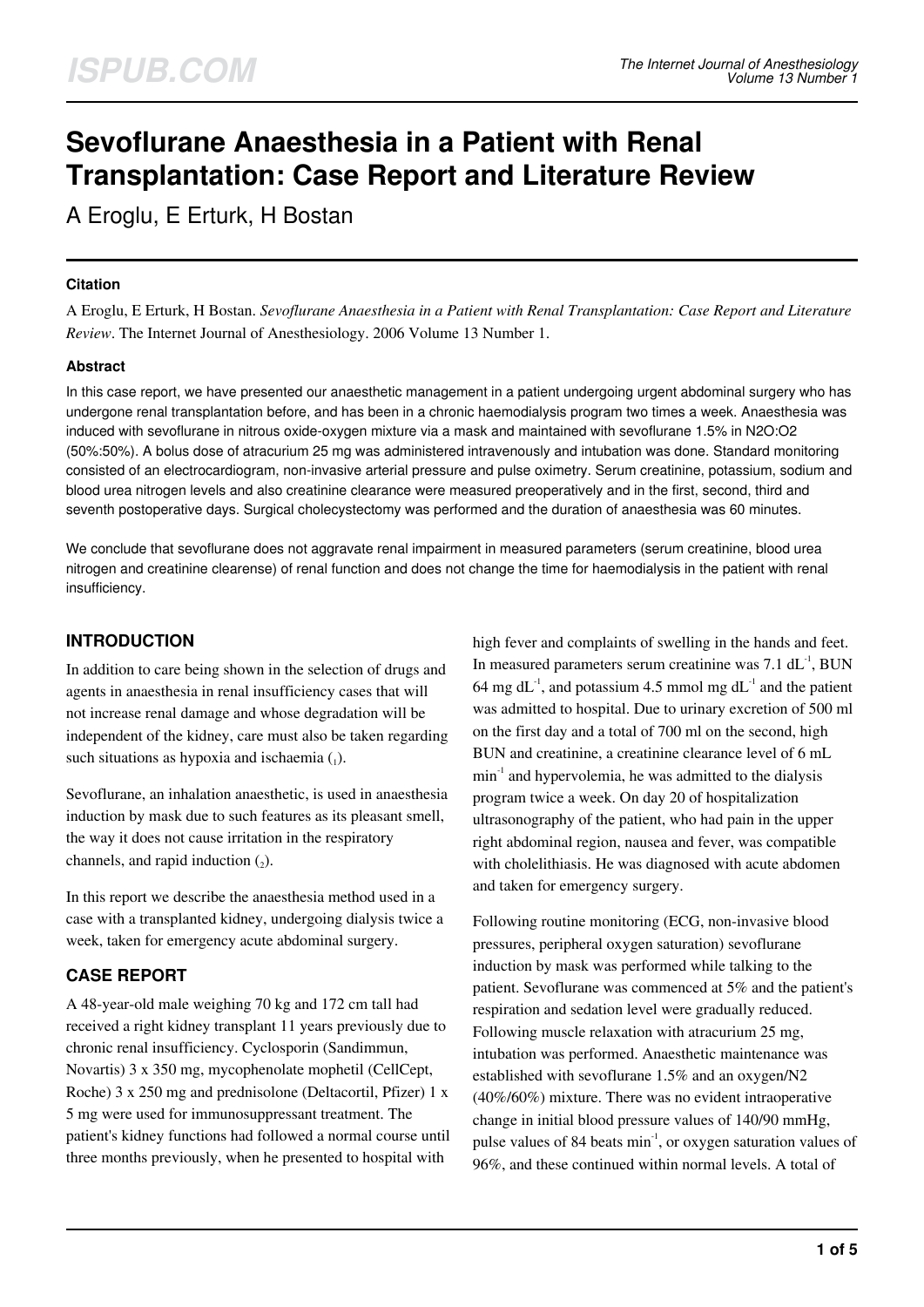500 ml of 0.9% NaCl was administered intraoperatively. Cholecystectomy was performed, with surgery duration recorded as 50 min and length of anaesthesia as 60 min. Following the operation, the patient was wakened by turning off the sevoflurane and extubated. Recovery was good and rapid. No complications were observed. The patient's preoperative and postoperative days 1st, 2nd, 3rd, and 7th serum creatinine, BUN, potassium, sodium, chloride and creatinine clearance levels were examined (Table 1). According to these values, there was no additional worsening in renal functions. The first postoperative dialysis took place on the day planned.

## **Figure 1**

#### Table 1: Case Findings Monitored

|                                     | First<br>arrival | Before<br>preop.<br>dialysis | After<br>preop.<br>dialysis | Postop.<br>Day 1 | Postop<br>Day 2 | After day<br>3 dialysis | Before<br>day 7<br>dialysis | After day<br>7 dialysis |
|-------------------------------------|------------------|------------------------------|-----------------------------|------------------|-----------------|-------------------------|-----------------------------|-------------------------|
| Creatinine<br>(mq dL <sup>1</sup> ) | 7.1              | 6.5                          | 3.4                         | 4.5              | 5.5             | 4.0                     | 6.6                         | 3.8                     |
| <b>BUN</b><br>$(mg dL^{-1})$        | 64               | 25                           | 12                          | 16               | 18              | 13                      | 19                          | 10                      |
| ĸ<br>$(mmol L-1)$                   | 4.5              | 3.4                          | 3.4                         | 3.7              | 3.8             | 3.4                     | 4.0                         | 3.5                     |
| Na<br>$(mmol L-1)$                  | 139              | 141                          | 143                         | 138              | 140             | 134                     | 141                         | 146                     |
| IсI<br>(mmol $L$ <sup>-1</sup> )    | 106              | 102                          | 102                         | 103              | 100             | 98                      | 100                         | 110                     |
| <b>CC</b><br>$(mL min-1)$           |                  | <b>B</b>                     |                             |                  | B               |                         | B                           |                         |

# **DISCUSSION**

The method of anaesthesia and anaesthetic drugs to be selected in cases of renal insufficiency vary according to the patient's general condition and the site of the surgery to be performed. Regional anaesthesia methods such as spinal anaesthesia and epidural anaesthesia are preferred in appropriate surgical interventions since these damage renal functions less in comparison to general anaesthesia. In both general and regional anaesthesia it is a general rule that renal blood flow be protected and sufficient oxygenation provided (1 ). In our case we selected the general anaesthetic technique since emergency abdominal surgery was to be performed.

Most general anaesthetics reduce renal blood flow in line with the level of anaesthetic and cause a general depression in renal functions. Narcotic analgesics and intravenous general anaesthetics such as pentothal, propofol, etomidate, diazepam, midazolam, morphine, meperidine and fentanyl may prolong their effects in renal insufficiency. Accumulative effects linked to level of anaesthetic and the

dosage applied may be seen. Inhalation anaesthetics such as halothane, sevoflurane, desflurane and isoflurane generally

depress renal functions  $(_1)$ . Among muscle relaxants, succinylcholine may be contraindicated if hyperkalemia is present. Among non-depolarizing muscle relaxants, atracurium and vecuronium may be used. Atracurium is an appropriate choice in patients of this type since it undergoes Hoffman degradation and degradation is not dependent on renal function  $\left( \frac{1}{3} \right)$ . In our case we performed induction by mask with sevoflurane and used the muscle relaxant atracurium (Tracrium) for intubation.

In the analysis of renal functions, serum creatinine and BUN values, creatinine clearance, urinary protein and glucose extraction are reliable parameters  $(_4)$ . Proteinurea shows glomerular damage, and glucosuria shows proximal tubular damage. Creatinine clearance (CC) exhibits an ability to filter glomerular creatinine and thus shows the glomerular filtration rate (GFR). CC, an early indicator of renal dysfunction, of  $\lt 25$  min<sup>-1</sup> is shown among those findings requiring sensitivity  $\binom{1}{5}$ . In addition, the most sensitive indicators of proximal tubular cell damage and necrosis in the proximal tubular cells are enzymuria (Nacetylglucosaminidase, NAG; alpha-glutathione-S transferase,  $\text{I-GST}$ ) and urinary  $\text{I}_2$ -microglobulin ( $\text{I}_2$ -M) excretion  $\binom{1}{5}$ . In order to monitor kidney functions in our case, having a transplanted kidney and who had embarked on dialysis, we observed serum creatinine, BUN, potassium and sodium levels, measured creatinine clearance and monitored time of entry into dialysis.

Due to its pleasant, non-acrid smell and failure to cause irritation, sevoflurane can be used in anaesthetic induction by mask in children and adults. It has been reported to perform good induction with no negative effects on haemodynamics or irritation, as well as providing rapid waking and recovery  $(_{2})$ . We applied induction by mask with sevoflurane in our case and encountered no complications. We continued to monitor oxygen saturation and blood pressures in order to protect the kidney against hypoxia and ischaemia.

The effects on renal functions of sevoflurane are a matter for debate. Of sevoflurane metabolites, the free fluoride ion may lead to a loss of renal concentration ability and to tubular damage leading to polyuric acute renal insufficiency. Renal damage is correlated with  $F^1$  levels  $(_6)$ . Another sevoflurane metabolite that can give rise to kidney damage is Compound A. Compound A has been reported to cause microscopic renal damage in rats  $(7)$ . It has been shown in various studies that sevoflurane anaesthesia leads to higher  $F<sup>-1</sup>$  ion formation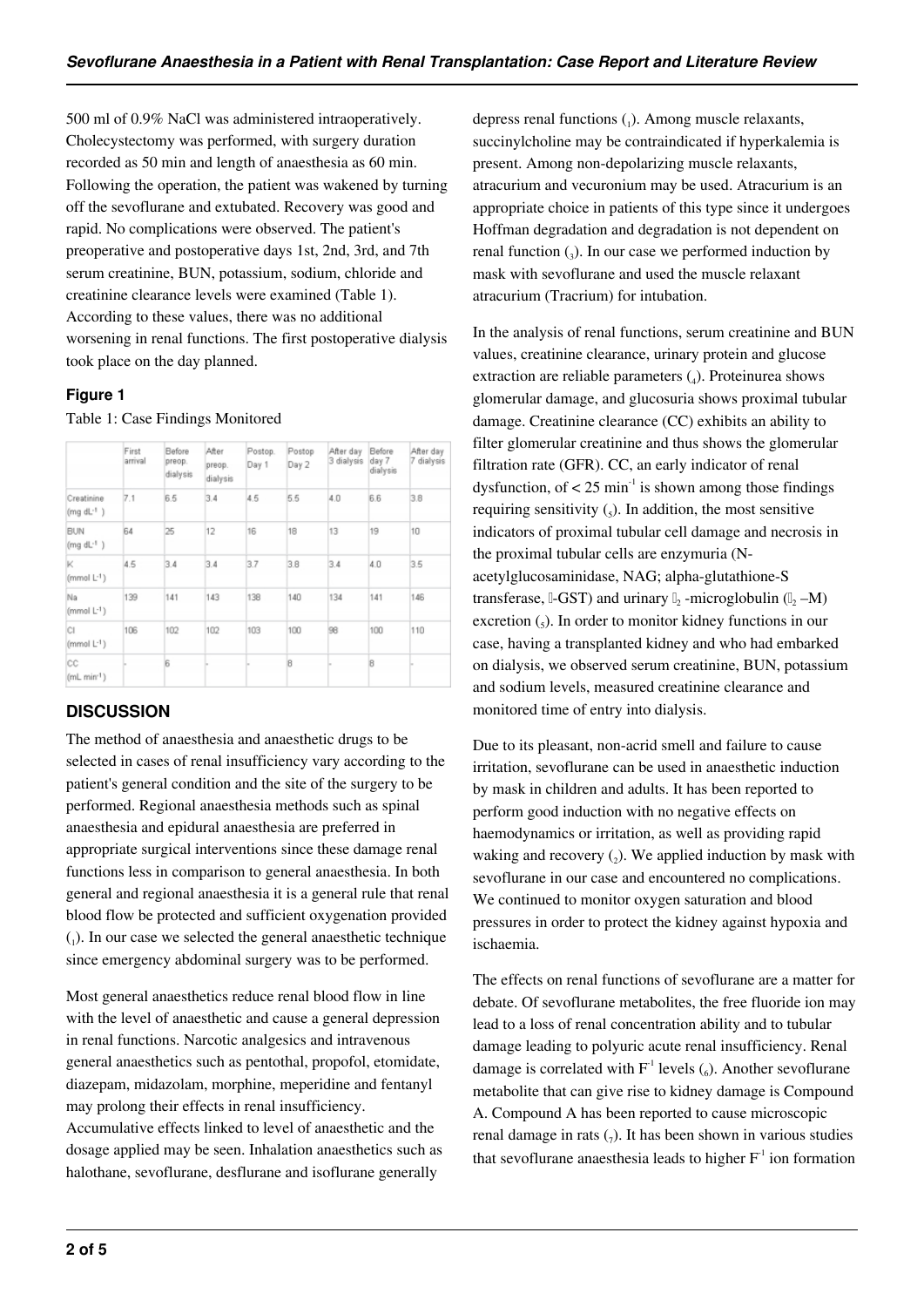compared to isoflurane anaesthesia. The occurrence of Compound A, the product of this increase in the inorganic fluoride ion and metabolism, has been reported as responsible for nephrotoxicity  $\binom{8}{8}$ .

Experimental studies in rats have shown that sevoflurane causes renal damage, but has also been shown in standard clinical tests to have no harmful effects on renal functions in clinical studies on patients and volunteers  $(_{2})$ . Kharasch et al. (4 ) showed that BUN, creatinine, and creatinine clearance did not alter in long-term low-flow sevoflurane and isoflurane anaesthesia, and that protein and glucose expulsion with urine was frequent and similar between the two groups. Sarıcaoğlu et al. (9) reported that inorganic fluoride levels rose in patients undergoing coronary by-pass surgery with sevoflurane anaesthesia, and that it did not lead to renal tubular damage. Bito et al.  $_{(10)}$  reported that the expulsion through urine of NAG, a tubular damage indicator, increased on postoperative day 3 in both sevoflurane anaesthesia and isoflurane anaesthesia. Güler et al.  $\binom{n}{1}$  demonstrated that sevoflurane had no effect on standard kidney function tests, and that it caused significant but temporary changes in  $\mathbb{I}_2$  –M levels, a specific renal function test. They also stated that in the absence of histopathological findings it was inappropriate to refer to these temporary changes as damage or toxicity. Bilgin et al.  $_{12}$ ) investigated sevoflurane in measurements repeated at two different concentrations in rabbits, and Atalay et al.  $\binom{n}{1}$  investigated the effects on the kidneys of 10-hour sevoflurane anaesthesia in rats, and stated that at histopathological examination no finding of tubular necrosis had been encountered. Cesur et al.  $_{(14)}$ recorded that sevoflurane was more of a theoretical nephrotoxicity problem than a clinical one.

In this case we chose sevoflurane anaesthesia by mask in induction due to its pleasant smell and failure to cause irritation. We avoided intravenous agents that might prolong effects and damage renal functions. As a muscle relaxant we used atracurium, whose degradation is independent of the kidney. We monitored renal functions by observing BUN, creatinine and potassium levels, creatinine clearance and time of entry into dialysis. There was no impairment in the patient parameters we observed following sevoflurane anaesthesia, and the patient commenced dialysis at the planned time. Mazze et al.  $_{(15)}$  concluded in a 22-centre retrospective study that BUN and creatinine levels, the most appropriate and easy measurements for monitoring renal functions in surgical patients, were valuable and reliable parameters. Our observations in this case were parallel to

those of Mazze et al.

In conclusion, we wish to emphasize that in this case with a transplanted kidney, included in the dialysis program, sevoflurane anaesthesia led to no increased damage in renal function tests such as BUN and creatinine, and did not alter the planned timing of dialysis.

# **CORRESPONDENCE TO**

Ahmet Eroglu Karadeniz Technical University Tıp Fakültesi, Anesteziyoloji 61080 Trabzon Turkey Phone: 90 462 3257827 Fax: 90 462 3250518 E-mail: erogluah@hotmail.com

### **References**

1. Burchardi H, Kaczmarczyk G, et al.: The effect of anaesthesia on renal function. Eur J Anaesthesiol 1994; 11:163-168.

2. Brown B: Sevoflurane: Introduction and overview. Anesth Analg 1995; 81:1-3.

3. Orko R, Heino A, Bjorksten F et al.: Comparison of atracurium and vecuronium in anaesthesia for renal transplantation. Acta Anaesthesiol Scand 1987; 31: 450-453. 4. Kharasch ED, Frink EJ, Artru A et al.: Long-duration lowflow sevoflurane and isoflurane effects on postoperative renal and hepatic function. Anesth Analg 2001; 93:1511-1520.

5. Kellen M, Aronson S, Roizen MF et al.: Predictive and diagnostic tests of renal failure. Anesth Analg 1994; 78:134-142.

6. Higuchi H, Sumikura H, Sumita S et al.: Renal function in patients with high serum fluoride concentrations after prolonged sevoflurane anesthesia. Anesthesiology 1995;  $83:149-158$ .

7. Gonsowski CT, Laster MJ, Eger EI et al.: Toxicity of Compound A in rats. Anesthesiology 1994; 80:566-573. 8. Goldberg ME, Cantillo J, Larijani GE et al.: Sevoflurane versus isoflurane for maintenance of anesthesia: Are serum inorganic fluoride ion concentrations of concern? Anesth Analg 1996; 82: 1268-1272.

9. Sarıcaoğlu F, Kanbak M, Öcal T et al.: Kroner arter bypass cerrahisinde sevofluran ve izofluran anestezisinin böbrek fonksiyonları üzerine etkisi. Anestezi Dergisi 2002; 10: 207-211.

10. Bito H, Ikeuchi Y, Ikeda K et al.: Effect of low-flow sevoflurane anesthesia on renal function: comparison with high-flow sevoflurane anesthesia and low flow isoflurane anesthesia. Anesthesiology 1997; 86:1225-1227.

11. Güler F, Koçak T, Güzelmeriç F et al.: Koroner revaskülarizasyon operasyonlarında sevofluran'ın böbrek fonksiyonlarına etkisi. Anestezi Dergisi 2002; 10: 240-246. 12. Bilgin H, Çavuşoğlu İ, İlçöl Y et al.: Tavşanlarda sevofluran'ın iki farklı konsantrasyonda tekrarlanarak uygulanması ile oluşan toksik etkilerin karşılaştırılması. Türk Anest Rean Cem Mecmuası 2000; 28: 248-291. 13. Atalay H, Çolakoğlu N, Tomatır E et al.: On saatlik sevofluran anestezisinin rat böbreği üzerine etkileri: Soda lime'ın rolü. Türk Anest Rean Cem Mecmuas&; 2001; 29: 59-64.

14. Cesur M, Yüksek MŞ, Erdoğan F et al.: Halotan, isofluran ve sevofluranın böbrek üzerine etkilerinin tavşanlarda karşılaştırılması. Türk Anest Rean Cem Mecmuası 2001; 29: 150-154.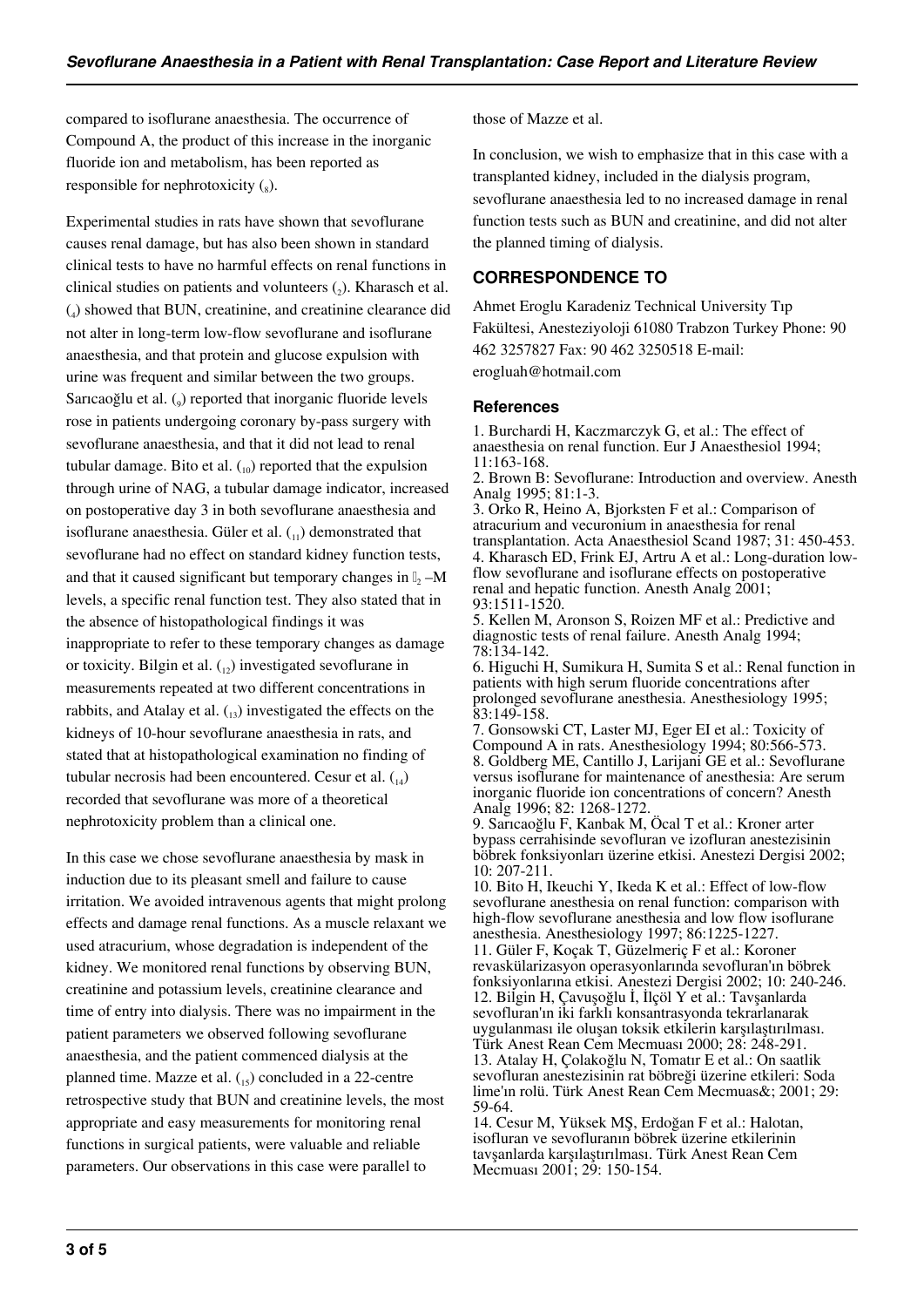15. Mazze RI, Callan CM Galvez ST et al.: The effects of sevoflurane on serum creatinine and blood urea nitrogen

concentrations: a retrospective, twenty-two center, comparative evaluation of renal function in adult surgical patients. Anesth Analg 2000; 90: 683-688.